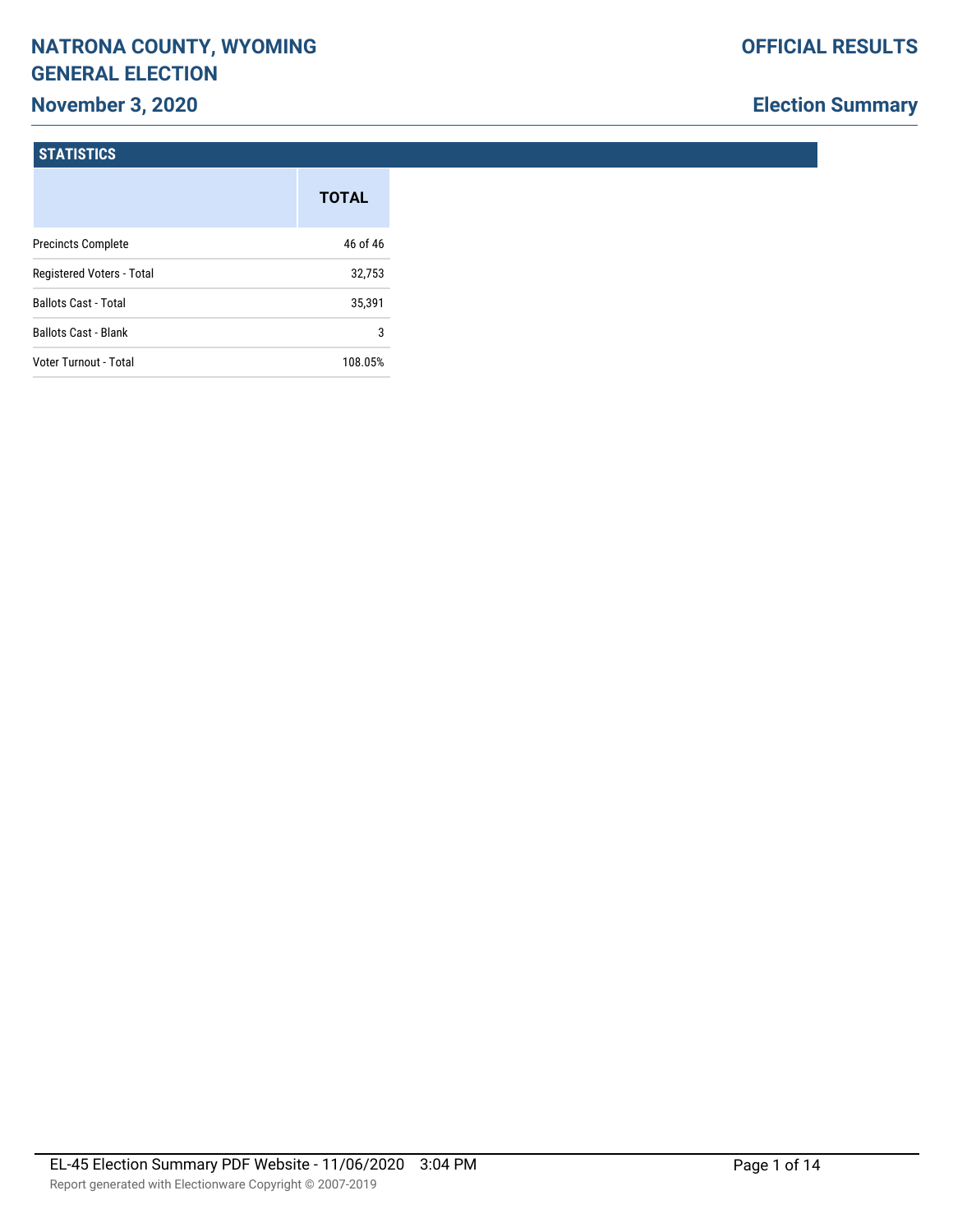#### **OFFICIAL RESULTS**

## **Election Summary**

#### **UNITES STATES PRESIDENT AND VICE PRESIDENT**

Vote For 1

|                                                    | <b>TOTAL</b> | VOTE %  |  |
|----------------------------------------------------|--------------|---------|--|
| REP DONALD J. TRUMP AND MICHAEL R.<br><b>PFNCF</b> | 25,271       | 71.79%  |  |
| DEM JOSEPH R. BIDEN AND KAMALA D.<br><b>HARRIS</b> | 8,530        | 24.23%  |  |
| LIB JO JORGENSEN AND JEREMY "SPIKE"<br>COHEN       | 895          | 2.54%   |  |
| IND BROCK PIERCE AND KARLA BALLARD                 | 294          | 0.84%   |  |
| <b>Write-In Totals</b>                             | 212          | 0.60%   |  |
| <b>Total Votes Cast</b>                            | 35,202       | 100.00% |  |
| Overvotes                                          | 35           |         |  |
| Undervotes                                         | 154          |         |  |
|                                                    |              |         |  |

#### **UNITED STATES SENATOR**

|                         | <b>TOTAL</b> | VOTE %  |
|-------------------------|--------------|---------|
| REP CYNTHIA M. LUMMIS   | 25,061       | 72.75%  |
| DEM MERAV BEN DAVID     | 9,210        | 26.74%  |
| Write-In Totals         | 178          | 0.52%   |
| <b>Total Votes Cast</b> | 34,449       | 100.00% |
| Overvotes               | 22           |         |
| Undervotes              | 920          |         |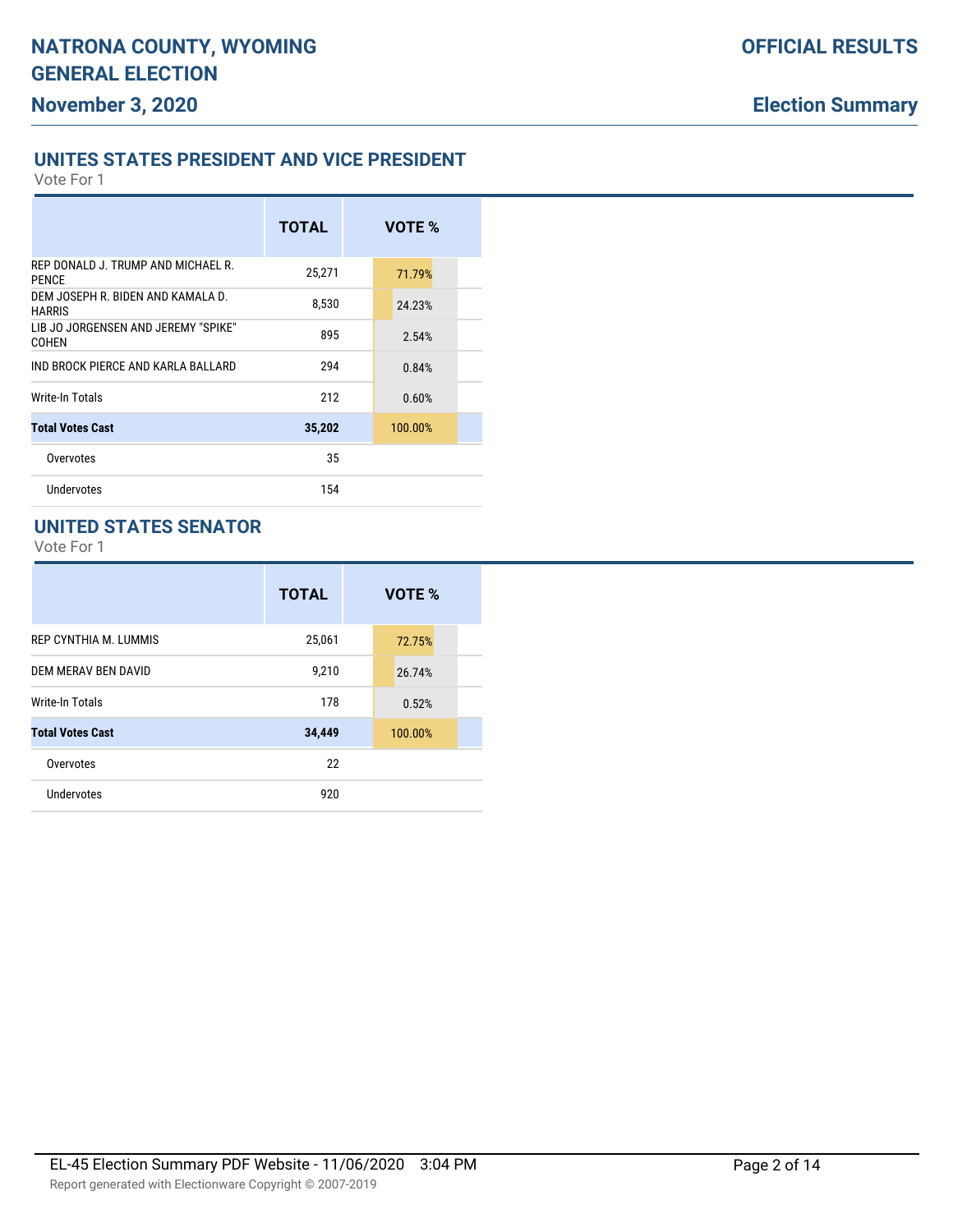**UNITED STATES REPRESENTATIVE**

Vote For 1

# **TOTAL VOTE %** REP LIZ CHENEY 24,214 70.47% DEM LYNNETTE GREY BULL 7,454 21.69% LIB RICHARD BRUBAKER 1,652 4.81% CON JEFF HAGGIT 2.80% Write-In Totals 23% and 23% and 23% and 23% and 23% and 23% and 23% and 23% and 23% and 23% and 23% and 23% and 23% and 23% and 23% and 23% and 23% and 23% and 23% and 23% and 23% and 23% and 23% and 23% and 23% and 23% an **Total Votes Cast 34,359** 100.00% Overvotes and the contract of the contract of the contract of the contract of the contract of the contract of the contract of the contract of the contract of the contract of the contract of the contract of the contract of Undervotes 838

#### **STATE SENATOR 28**

Vote For 1

|                         | <b>TOTAL</b>   | VOTE %  |
|-------------------------|----------------|---------|
| <b>REP JIM ANDERSON</b> | 6,132          | 95.59%  |
| Write-In Totals         | 283            | 4.41%   |
| <b>Total Votes Cast</b> | 6,415          | 100.00% |
| Overvotes               | $\overline{2}$ |         |
| Undervotes              | 1,595          |         |

#### **STATE SENATOR 30**

|                             | <b>TOTAL</b> | VOTE %  |
|-----------------------------|--------------|---------|
| <b>REP CHARLES K. SCOTT</b> | 6,046        | 76.97%  |
| LIB WENDY DEGROOT           | 1,762        | 22.43%  |
| Write-In Totals             | 47           | 0.60%   |
| <b>Total Votes Cast</b>     | 7,855        | 100.00% |
| Overvotes                   | 2            |         |
| Undervotes                  | 454          |         |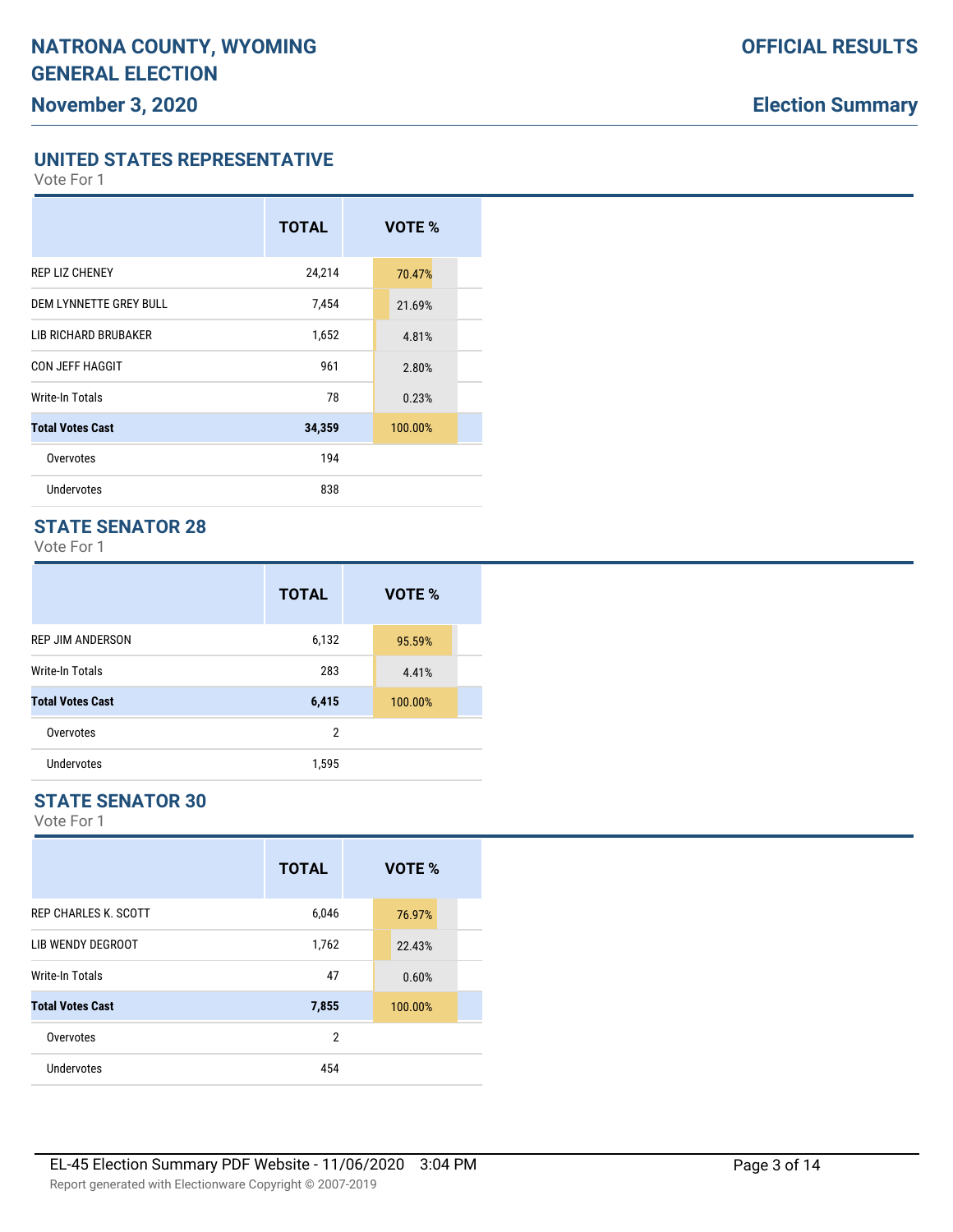#### **STATE HOUSE 35**

Vote For 1

|                         | <b>TOTAL</b> | VOTE %  |  |
|-------------------------|--------------|---------|--|
| <b>REP JOE MACGUIRE</b> | 5,046        | 97.71%  |  |
| Write-In Totals         | 118          | 2.29%   |  |
| <b>Total Votes Cast</b> | 5,164        | 100.00% |  |
| Overvotes               | 1            |         |  |
| Undervotes              | 918          |         |  |

#### **STATE HOUSE 36**

Vote For 1

|                         | <b>TOTAL</b> | VOTE %  |
|-------------------------|--------------|---------|
| <b>REP ART WASHUT</b>   | 3,041        | 96.54%  |
| Write-In Totals         | 109          | 3.46%   |
| <b>Total Votes Cast</b> | 3,150        | 100.00% |
| Overvotes               | 0            |         |
| <b>Undervotes</b>       | 649          |         |

#### **STATE HOUSE 37**

|                           | <b>TOTAL</b> | VOTE %  |
|---------------------------|--------------|---------|
| <b>REP STEVE HARSHMAN</b> | 4,335        | 96.66%  |
| <b>Write-In Totals</b>    | 150          | 3.34%   |
| <b>Total Votes Cast</b>   | 4,485        | 100.00% |
| Overvotes                 | 0            |         |
| Undervotes                | 767          |         |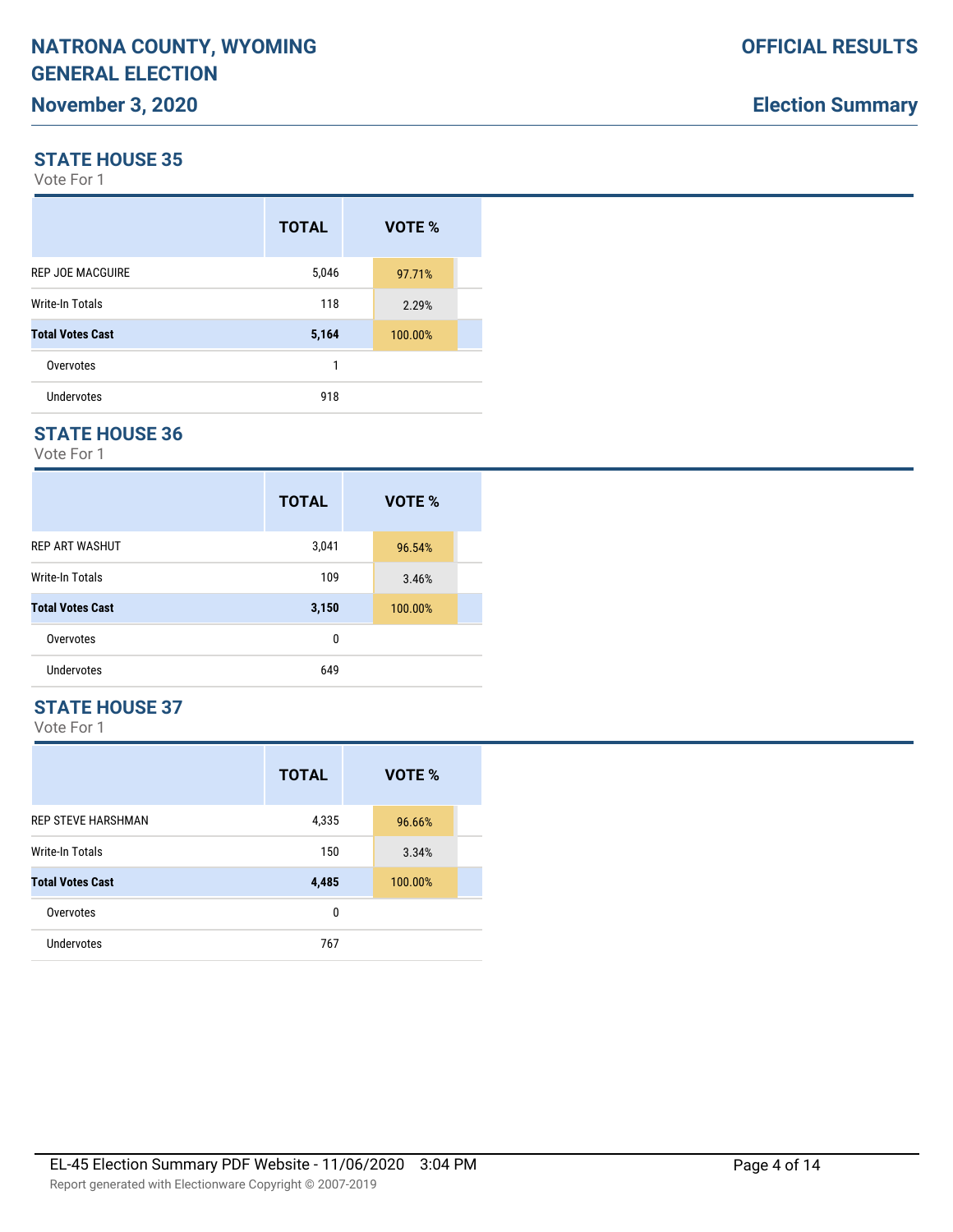#### **STATE HOUSE 38**

Vote For 1

|                         | <b>TOTAL</b> | VOTE %  |
|-------------------------|--------------|---------|
| <b>REP TOM WALTERS</b>  | 3,277        | 75.09%  |
| LIB SHAWN JOHNSON       | 1,068        | 24.47%  |
| Write-In Totals         | 19           | 0.44%   |
| <b>Total Votes Cast</b> | 4,364        | 100.00% |
| Overvotes               | 8            |         |
| <b>Undervotes</b>       | 305          |         |

## **STATE HOUSE 56**

Vote For 1

|                         | <b>TOTAL</b> | VOTE %  |  |
|-------------------------|--------------|---------|--|
| REP JERRY OBERMUELLER   | 3,166        | 96.73%  |  |
| <b>Write-In Totals</b>  | 107          | 3.27%   |  |
| <b>Total Votes Cast</b> | 3,273        | 100.00% |  |
| Overvotes               | 2            |         |  |
| <b>Undervotes</b>       | 916          |         |  |

#### **STATE HOUSE 57**

|                         | <b>TOTAL</b> | VOTE %  |
|-------------------------|--------------|---------|
| <b>REP CHUCK GRAY</b>   | 2,504        | 68.89%  |
| <b>DEM JANE IFLAND</b>  | 1,120        | 30.81%  |
| Write-In Totals         | 11           | 0.30%   |
| <b>Total Votes Cast</b> | 3,635        | 100.00% |
| Overvotes               | 1            |         |
| <b>Undervotes</b>       | 185          |         |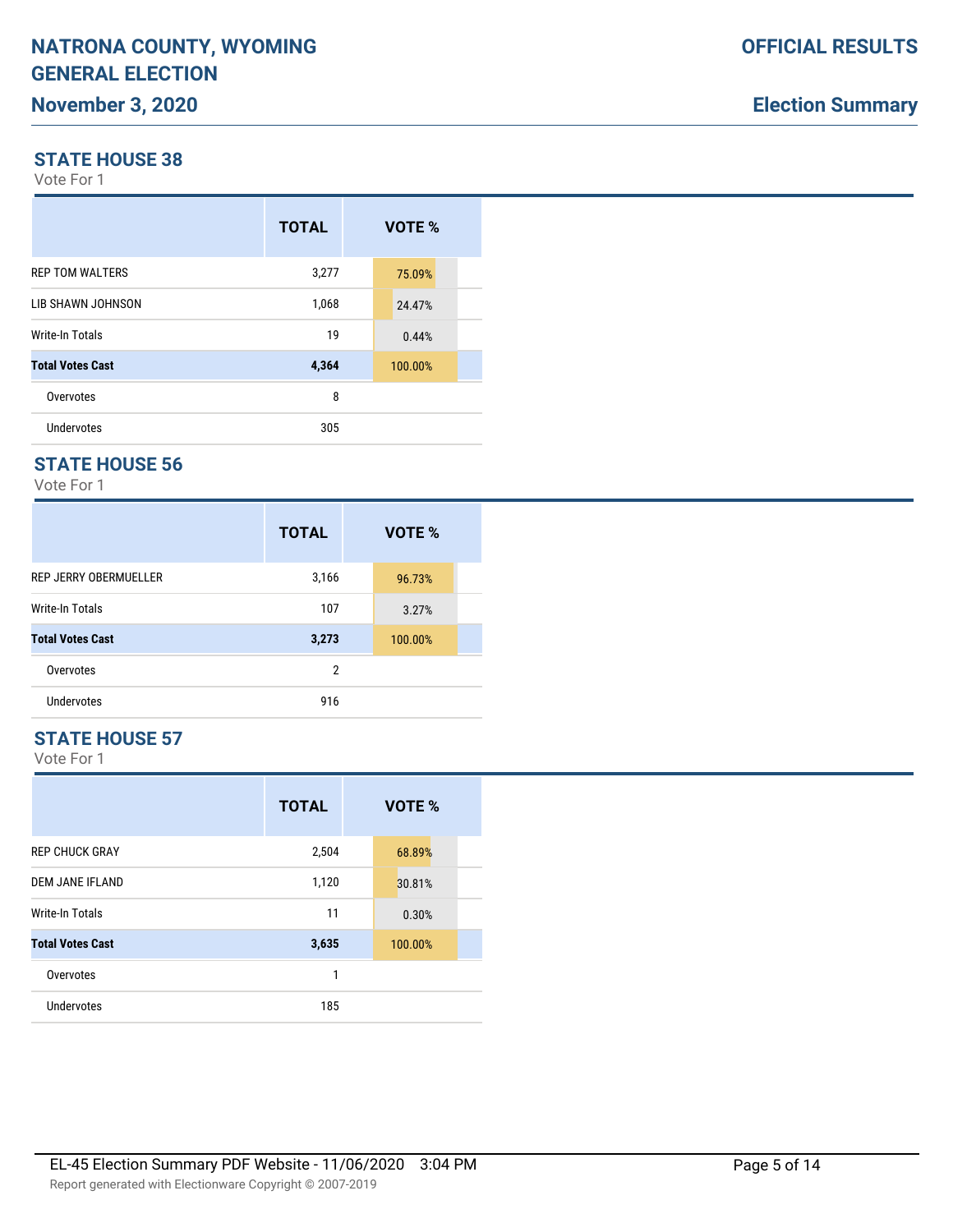#### **STATE HOUSE 58**

Vote For 1

|                                  | <b>TOTAL</b> | VOTE %  |
|----------------------------------|--------------|---------|
| <b>REP PATRICK "PAT" SWEENEY</b> | 2,725        | 80.34%  |
| LIB JOSEPH S. PORAMBO            | 646          | 19.04%  |
| Write-In Totals                  | 21           | 0.62%   |
| <b>Total Votes Cast</b>          | 3,392        | 100.00% |
| Overvotes                        | 2            |         |
| Undervotes                       | 240          |         |

#### **STATE HOUSE 59**

Vote For 1

|                         | <b>TOTAL</b> | VOTE %  |
|-------------------------|--------------|---------|
| REP KEVIN C. O'HEARN    | 2,658        | 70.17%  |
| DEM MIKE A. GILMORE     | 1,104        | 29.14%  |
| <b>Write-In Totals</b>  | 26           | 0.69%   |
| <b>Total Votes Cast</b> | 3,788        | 100.00% |
| Overvotes               | 9            |         |
| Undervotes              | 137          |         |

#### **COUNTY COMMISSIONER**

|                            | <b>TOTAL</b> | VOTE %  |
|----------------------------|--------------|---------|
| <b>REP BROOK KAUFMAN</b>   | 19,804       | 40.02%  |
| <b>REP DAVE NORTH</b>      | 18,896       | 38.18%  |
| <b>DEM TERRY WINGERTER</b> | 10,502       | 21.22%  |
| Write-In Totals            | 289          | 0.58%   |
| <b>Total Votes Cast</b>    | 49,491       | 100.00% |
| Overvotes                  | 52           |         |
| Undervotes                 | 21,239       |         |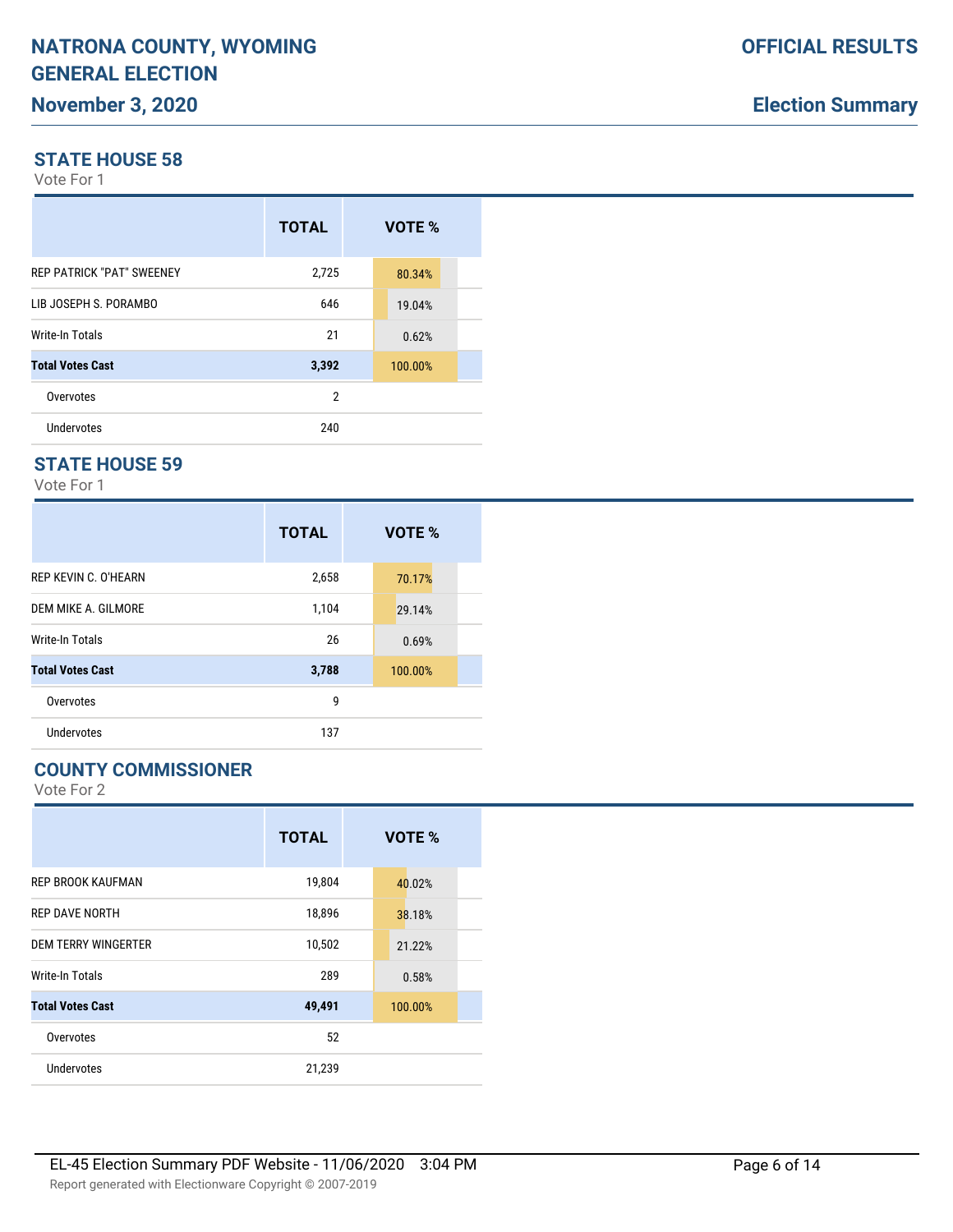### **NATRONA COUNTY CORONER (UNEXPIRED)**

Vote For 1

|                         | <b>TOTAL</b>   | VOTE %  |  |
|-------------------------|----------------|---------|--|
| <b>REP JAMES WHIPPS</b> | 29,427         | 97.57%  |  |
| Write-In Totals         | 734            | 2.43%   |  |
| <b>Total Votes Cast</b> | 30,161         | 100.00% |  |
| Overvotes               | $\overline{2}$ |         |  |
| Undervotes              | 5,228          |         |  |

#### **SUPREME COURT JUSTICE BOOMGAARDEN**

Vote For 1

|                         | <b>TOTAL</b> | VOTE %  |
|-------------------------|--------------|---------|
| <b>YES</b>              | 24,744       | 81.67%  |
| N <sub>0</sub>          | 5,555        | 18.33%  |
| <b>Total Votes Cast</b> | 30,299       | 100.00% |
| Overvotes               | 8            |         |
| <b>Undervotes</b>       | 5,084        |         |

#### **SUPREME COURT JUSTICE GRAY**

|                         | <b>TOTAL</b> | <b>VOTE %</b> |
|-------------------------|--------------|---------------|
| <b>YES</b>              | 24,557       | 81.50%        |
| N <sub>0</sub>          | 5,574        | 18.50%        |
| <b>Total Votes Cast</b> | 30,131       | 100.00%       |
| Overvotes               | 8            |               |
| <b>Undervotes</b>       | 5,252        |               |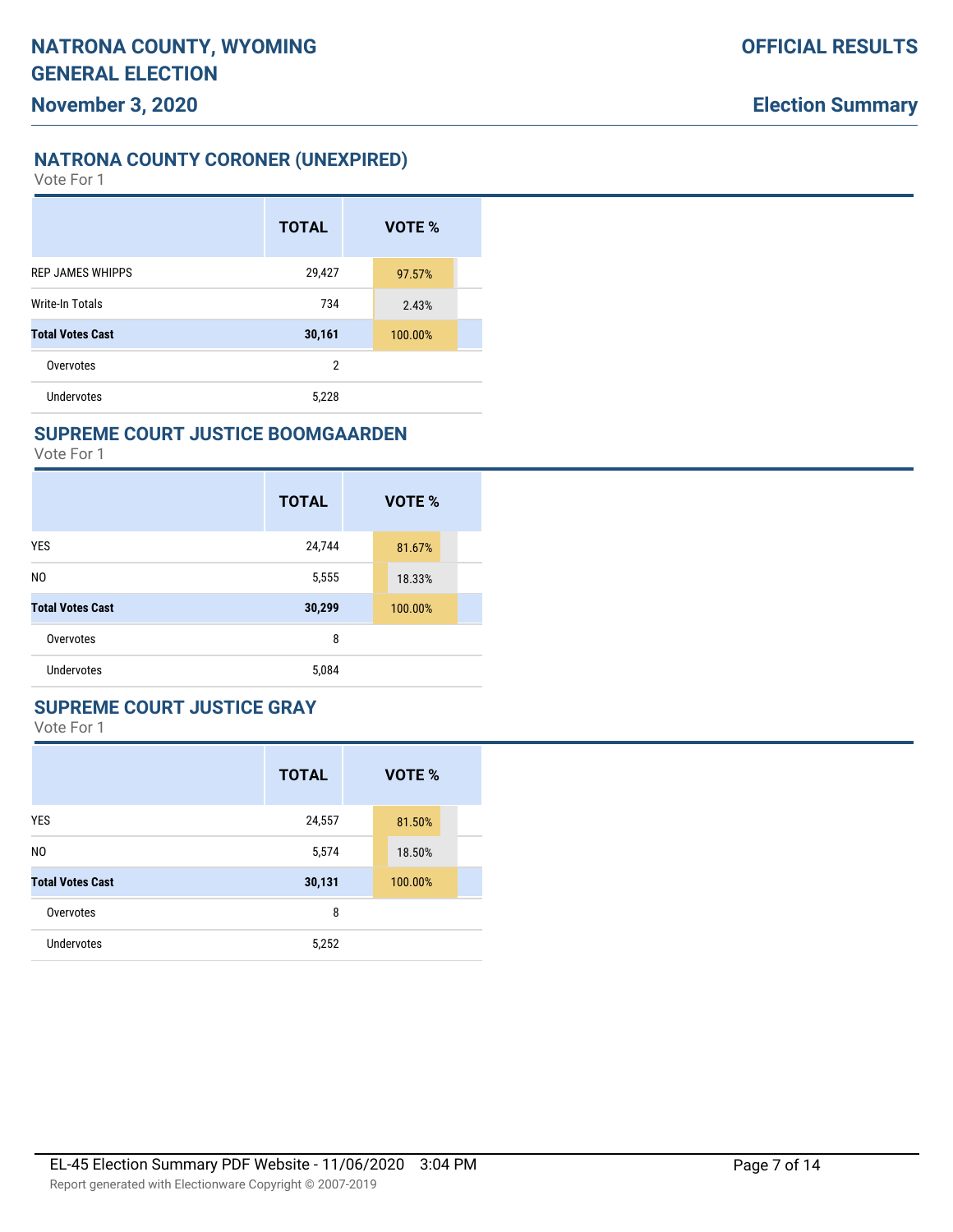**DISTRICT COURT JUDGE FORGEY**

Vote For 1

|                         | <b>TOTAL</b> | VOTE %  |
|-------------------------|--------------|---------|
| <b>YES</b>              | 24,310       | 80.10%  |
| N <sub>0</sub>          | 6,040        | 19.90%  |
| <b>Total Votes Cast</b> | 30,350       | 100.00% |
| Overvotes               | 7            |         |
| <b>Undervotes</b>       | 5,034        |         |

#### **DISTRICT COURT JUDGE JOHNSON**

Vote For 1

|                         | <b>TOTAL</b> | VOTE %  |
|-------------------------|--------------|---------|
| <b>YES</b>              | 24,791       | 82.73%  |
| N <sub>0</sub>          | 5,175        | 17.27%  |
| <b>Total Votes Cast</b> | 29,966       | 100.00% |
| Overvotes               | 5            |         |
| Undervotes              | 5,420        |         |

## **CIRCUIT COURT JUDGE BROWN**

|                         | <b>TOTAL</b> | VOTE %  |
|-------------------------|--------------|---------|
| <b>YES</b>              | 24,621       | 81.24%  |
| N <sub>0</sub>          | 5,686        | 18.76%  |
| <b>Total Votes Cast</b> | 30,307       | 100.00% |
| Overvotes               | 7            |         |
| <b>Undervotes</b>       | 5,077        |         |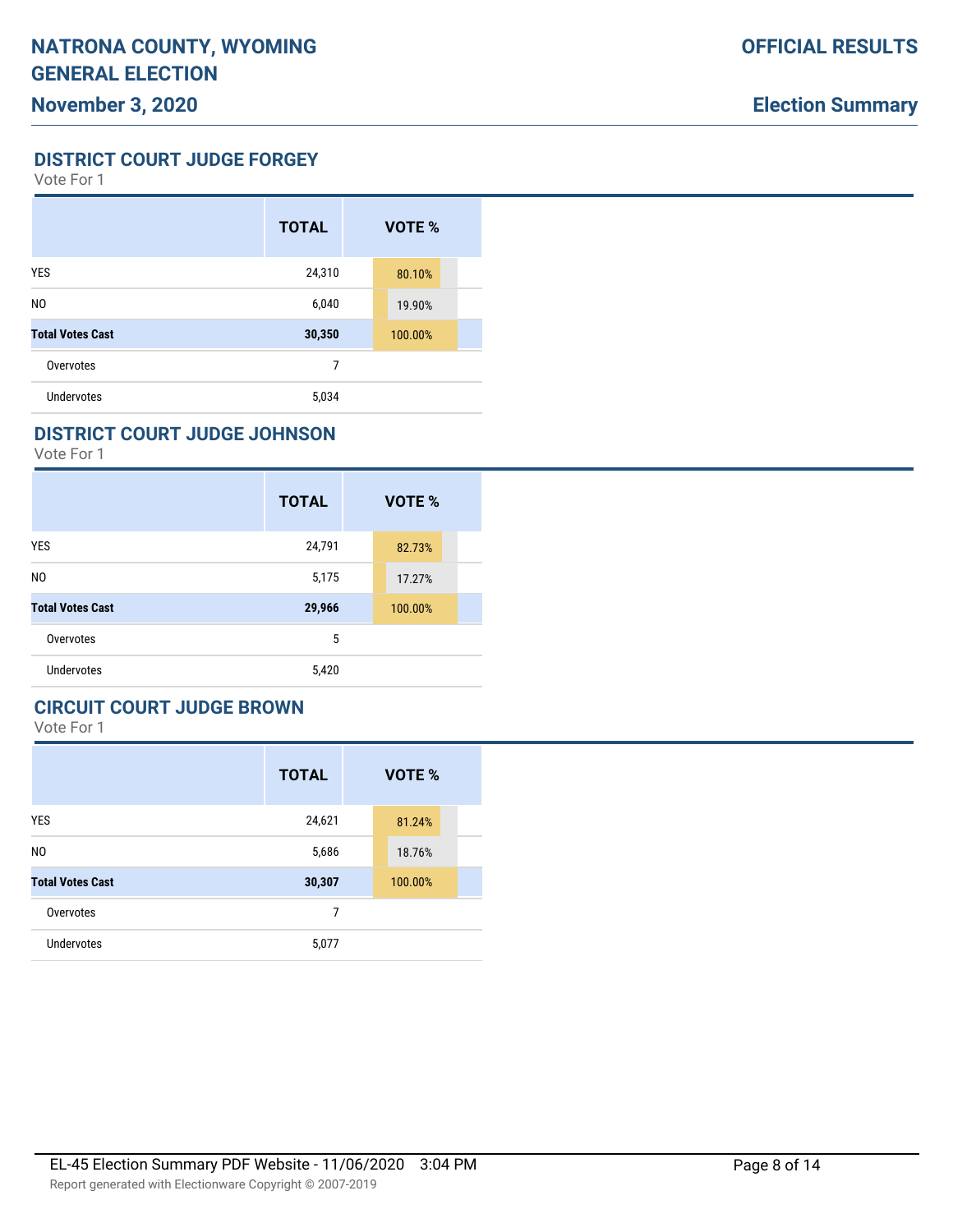**CIRCUIT COURT JUDGE CHRISTENSEN**

Vote For 1

|                         | <b>TOTAL</b> | VOTE %  |
|-------------------------|--------------|---------|
| <b>YES</b>              | 24,432       | 82.46%  |
| N <sub>0</sub>          | 5,196        | 17.54%  |
| <b>Total Votes Cast</b> | 29,628       | 100.00% |
| Overvotes               | 5            |         |
| <b>Undervotes</b>       | 5,758        |         |

#### **CASPER CITY COUNCIL WARD I**

Vote For 2

|                           | <b>TOTAL</b> | VOTE %  |
|---------------------------|--------------|---------|
| AMBER POLLOCK             | 3,432        | 34.66%  |
| <b>BRUCE H. KNELL JR.</b> | 2,513        | 25.38%  |
| <b>MARGARET BLOOM</b>     | 2,442        | 24.66%  |
| <b>GABRIEL PHILLIPS</b>   | 1,422        | 14.36%  |
| Write-In Totals           | 93           | 0.94%   |
| <b>Total Votes Cast</b>   | 9,902        | 100.00% |
| Overvotes                 | 40           |         |
| Undervotes                | 5,192        |         |

#### **CASPER CITY COUNCIL WARD II**

|                         | <b>TOTAL</b> | VOTE %  |
|-------------------------|--------------|---------|
| <b>KYLE GAMROTH</b>     | 4,029        | 34.14%  |
| <b>LISA ENGEBRETSEN</b> | 3,222        | 27.30%  |
| <b>KENNETH BATES</b>    | 2,660        | 22.54%  |
| "EDIS" ALLEN            | 1,787        | 15.14%  |
| Write-In Totals         | 105          | 0.89%   |
| <b>Total Votes Cast</b> | 11,803       | 100.00% |
| Overvotes               | 42           |         |
| Undervotes              | 5,553        |         |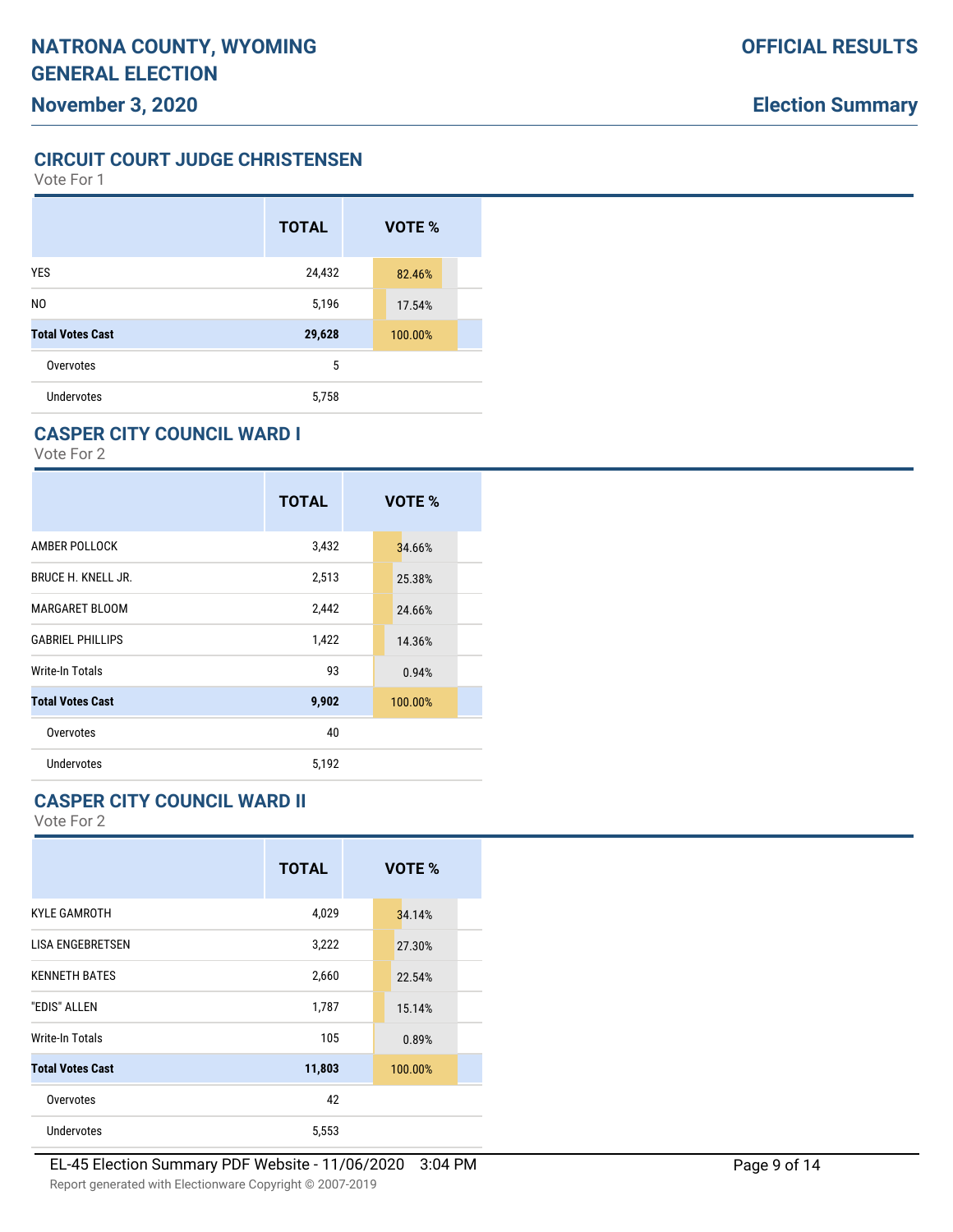**CASPER CITY COUNCIL WARD III**

Vote For 1

|                         | <b>TOTAL</b> | VOTE %  |  |
|-------------------------|--------------|---------|--|
| <b>STEPHEN CATHEY</b>   | 3,766        | 49.88%  |  |
| MICHAEL H. MCINTOSH     | 3,682        | 48.77%  |  |
| Write-In Totals         | 102          | 1.35%   |  |
| <b>Total Votes Cast</b> | 7,550        | 100.00% |  |
| Overvotes               | 8            |         |  |
| <b>Undervotes</b>       | 1,974        |         |  |

#### **BAR NUNN TOWN COUNCIL**

Vote For 2

|                          | <b>TOTAL</b>   | VOTE %  |
|--------------------------|----------------|---------|
| <b>MARY SUE SORENSON</b> | 564            | 30.50%  |
| PETER BOYER              | 543            | 29.37%  |
| <b>STEVEN CLARK</b>      | 491            | 26.55%  |
| <b>DUSTIN J. PARKS</b>   | 235            | 12.71%  |
| Write-In Totals          | 16             | 0.87%   |
| <b>Total Votes Cast</b>  | 1,849          | 100.00% |
| Overvotes                | $\overline{2}$ |         |
| Undervotes               | 711            |         |

#### **BAR NUNN TOWN COUNCIL (UNEXPIRED)**

|                         | <b>TOTAL</b> | VOTE %  |
|-------------------------|--------------|---------|
| <b>ADAM WILLETT</b>     | 634          | 63.59%  |
| DANIEL WOLOSIN          | 349          | 35.00%  |
| <b>Write-In Totals</b>  | 14           | 1.40%   |
| <b>Total Votes Cast</b> | 997          | 100.00% |
| Overvotes               | 0            |         |
| Undervotes              | 284          |         |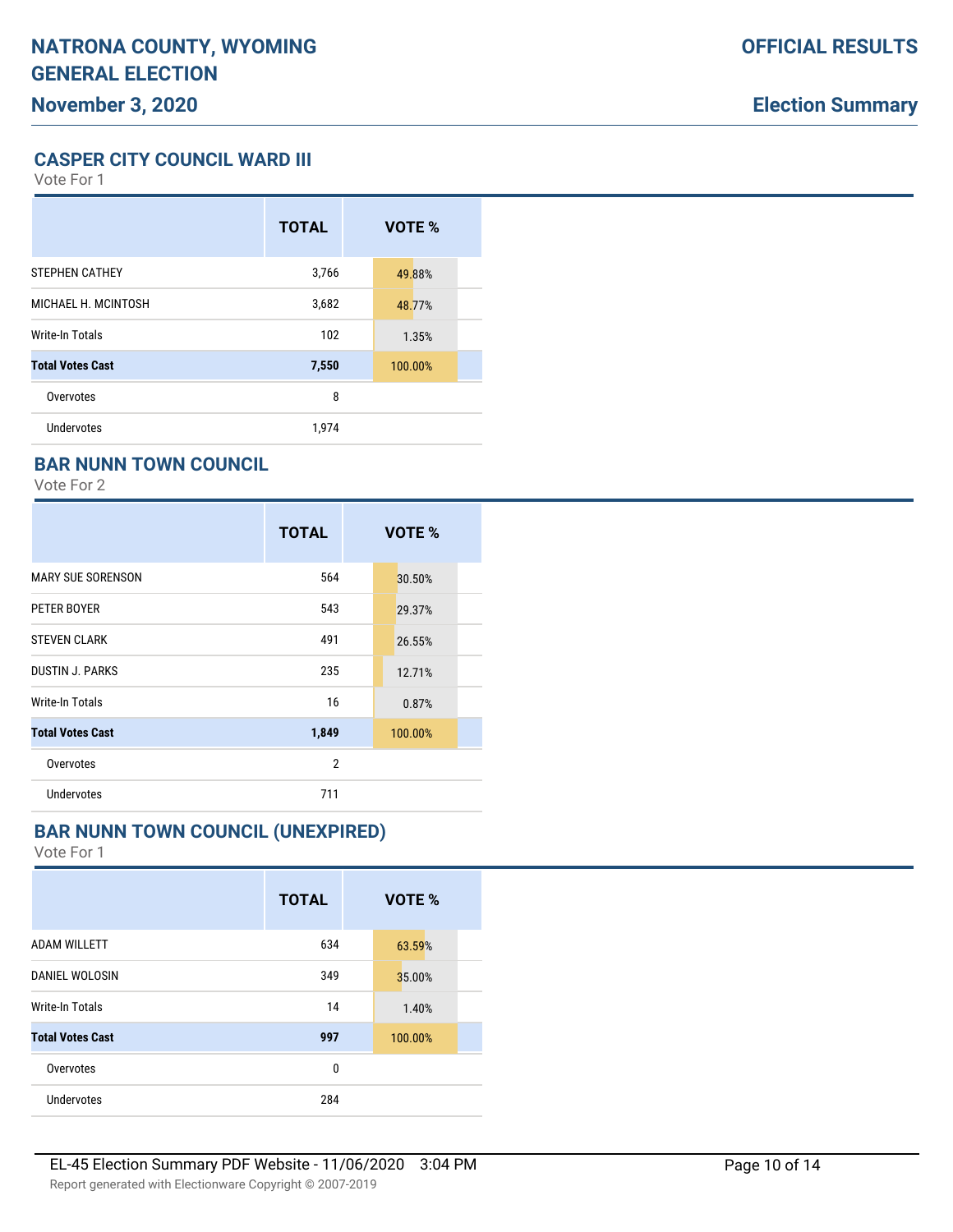#### **EVANSVILLE TOWN COUNCIL**

Vote For 2

|                         | <b>TOTAL</b>   | VOTE %  |  |
|-------------------------|----------------|---------|--|
| MICHAEL SCOTT           | 519            | 40.30%  |  |
| RHONDA STYPA            | 426            | 33.07%  |  |
| ALONA VIGNEAULT         | 190            | 14.75%  |  |
| <b>DAMON TWEEDY</b>     | 139            | 10.79%  |  |
| Write-In Totals         | 14             | 1.09%   |  |
| <b>Total Votes Cast</b> | 1,288          | 100.00% |  |
| Overvotes               | $\overline{2}$ |         |  |
| Undervotes              | 580            |         |  |
|                         |                |         |  |

#### **MILLS TOWN COUNCIL**

|                              | <b>TOTAL</b> | VOTE %  |
|------------------------------|--------------|---------|
| <b>SARA MCCARTHY</b>         | 683          | 33.66%  |
| <b>BRADLEY D. NEUMILLER</b>  | 626          | 30.85%  |
| RONALD L. WALES SR. "HUNTER" | 365          | 17.99%  |
| <b>SANDRA SETTY</b>          | 329          | 16.21%  |
| Write-In Totals              | 26           | 1.28%   |
| <b>Total Votes Cast</b>      | 2,029        | 100.00% |
| Overvotes                    | 8            |         |
| <b>Undervotes</b>            | 817          |         |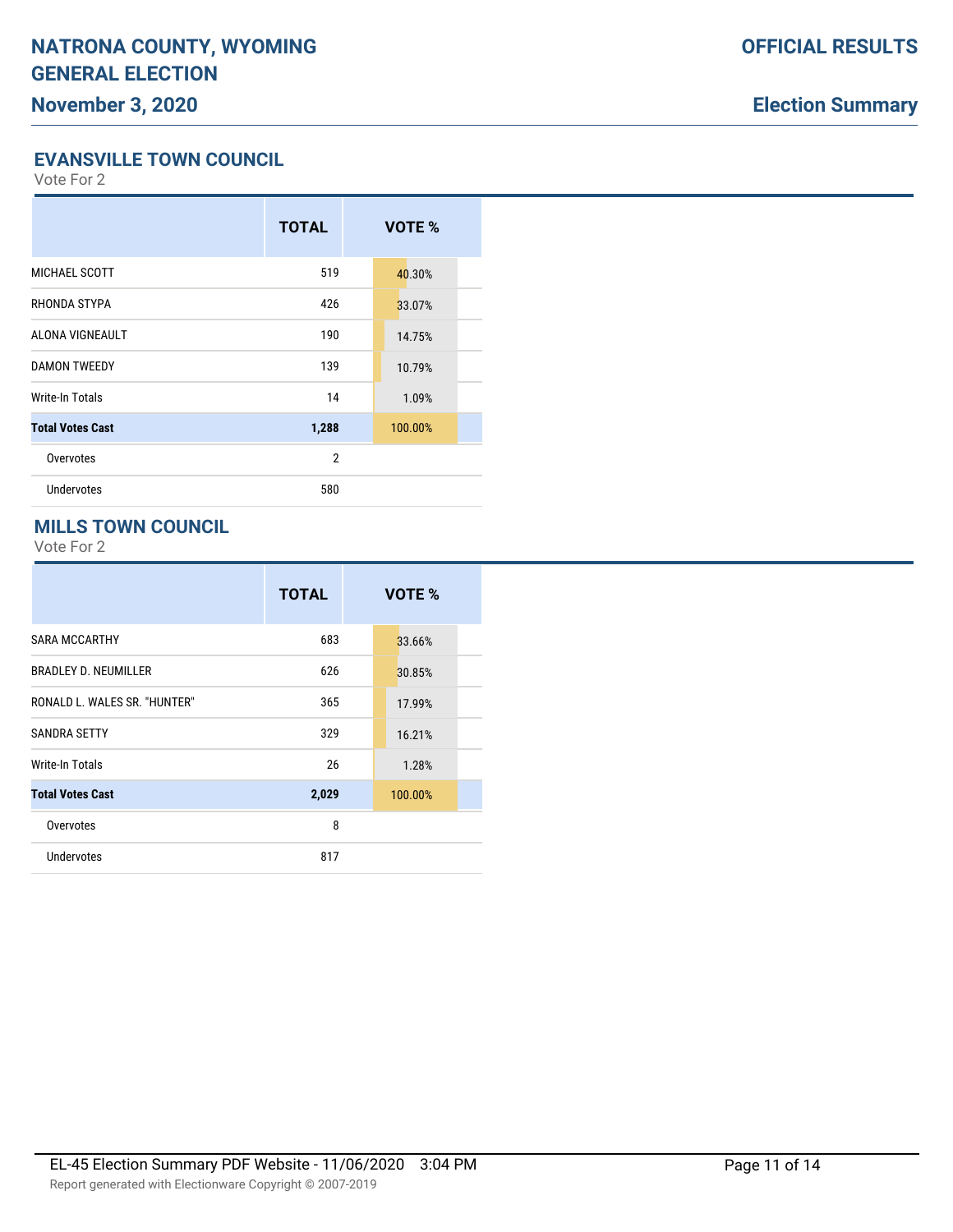# **CASPER COLLEGE DISTRICT BOARD OF TRUSTEES**

|                          | <b>TOTAL</b> | VOTE %  |  |
|--------------------------|--------------|---------|--|
| SUSAN D. MILLER          | 15,310       | 20.56%  |  |
| <b>SCOTT D. BENNION</b>  | 13,553       | 18.20%  |  |
| <b>LIZ BATTON</b>        | 12,161       | 16.33%  |  |
| <b>STEVE DEGENFELDER</b> | 11,618       | 15.60%  |  |
| <b>KEVIN P. MEENAN</b>   | 11,565       | 15.53%  |  |
| <b>BILL DEGRAEVE</b>     | 9,696        | 13.02%  |  |
| Write-In Totals          | 570          | 0.77%   |  |
| <b>Total Votes Cast</b>  | 74,473       | 100.00% |  |
| Overvotes                | 272          |         |  |
| Undervotes               | 66,819       |         |  |

## **SCHOOL DISTRICT #1 BOARD OF TRUSTEES**

|                         | <b>TOTAL</b> | VOTE %  |  |
|-------------------------|--------------|---------|--|
| <b>RITA WALSH</b>       | 17,473       | 21.43%  |  |
| <b>DANA HOWIE</b>       | 15,421       | 18.92%  |  |
| RAYMOND J. CATELLIER    | 12,889       | 15.81%  |  |
| <b>KYLA ALVEY</b>       | 12,740       | 15.63%  |  |
| <b>TRAVIS MARSHALL</b>  | 11,695       | 14.35%  |  |
| <b>THOMAS MYLER</b>     | 10,559       | 12.95%  |  |
| Write-In Totals         | 743          | 0.91%   |  |
| <b>Total Votes Cast</b> | 81,520       | 100.00% |  |
| Overvotes               | 325          |         |  |
| Undervotes              | 95,110       |         |  |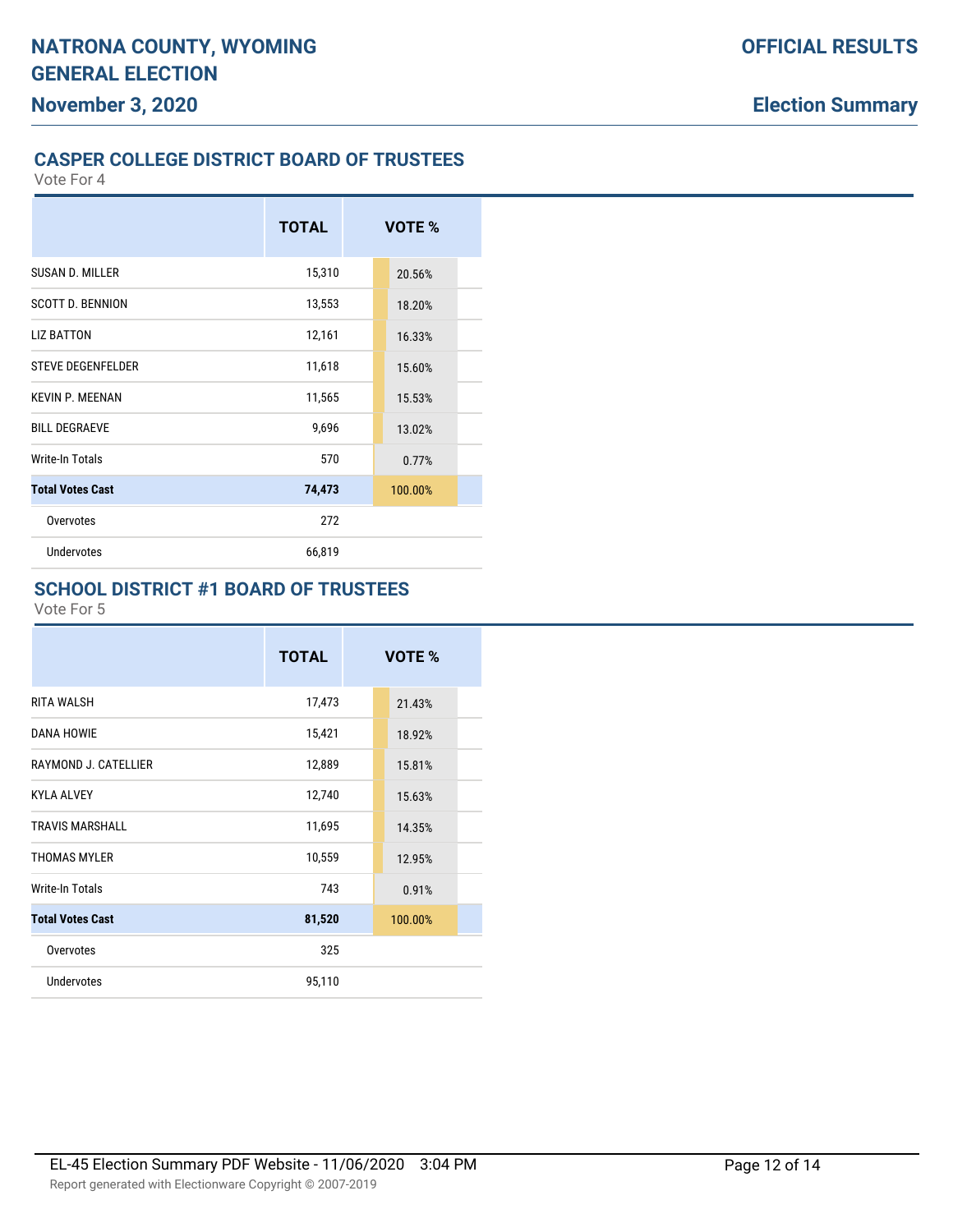#### **FIRE PROTECTION DISTRICT DIRECTOR**

Vote For 3

|                              | <b>TOTAL</b> | VOTE %  |
|------------------------------|--------------|---------|
| <b>JERRY WYATT</b>           | 2,305        | 28.05%  |
| <b>JOHN BENTLEY</b>          | 2,295        | 27.93%  |
| <b>GEORGE E. TILLMAN JR.</b> | 1,815        | 22.09%  |
| <b>TONY KISER</b>            | 1,762        | 21.44%  |
| Write-In Totals              | 40           | 0.49%   |
| <b>Total Votes Cast</b>      | 8,217        | 100.00% |
| Overvotes                    | 102          |         |
| Undervotes                   | 7,716        |         |

#### **CASPER MOUNTAIN FIRE DISTRICT DIRECTOR**

Vote For 3

|                          | <b>TOTAL</b> | VOTE %  |
|--------------------------|--------------|---------|
| <b>PAT HARSHMAN</b>      | 189          | 29.49%  |
| <b>KAREN SANTISTEVAN</b> | 174          | 27.15%  |
| <b>TAMMY THORPEN</b>     | 166          | 25.90%  |
| <b>JULIE YORK</b>        | 99           | 15.44%  |
| Write-In Totals          | 13           | 2.03%   |
| <b>Total Votes Cast</b>  | 641          | 100.00% |
| Overvotes                | 3            |         |
| Undervotes               | 577          |         |

#### **AT LARGE CONSERVATION DISTRICT SUPERVISOR**

|                         | <b>TOTAL</b> | VOTE %  |
|-------------------------|--------------|---------|
| <b>RIC HERMAN</b>       | 24,497       | 98.96%  |
| <b>Write-In Totals</b>  | 258          | 1.04%   |
| <b>Total Votes Cast</b> | 24,755       | 100.00% |
| Overvotes               | 3            |         |
| <b>Undervotes</b>       | 10,633       |         |